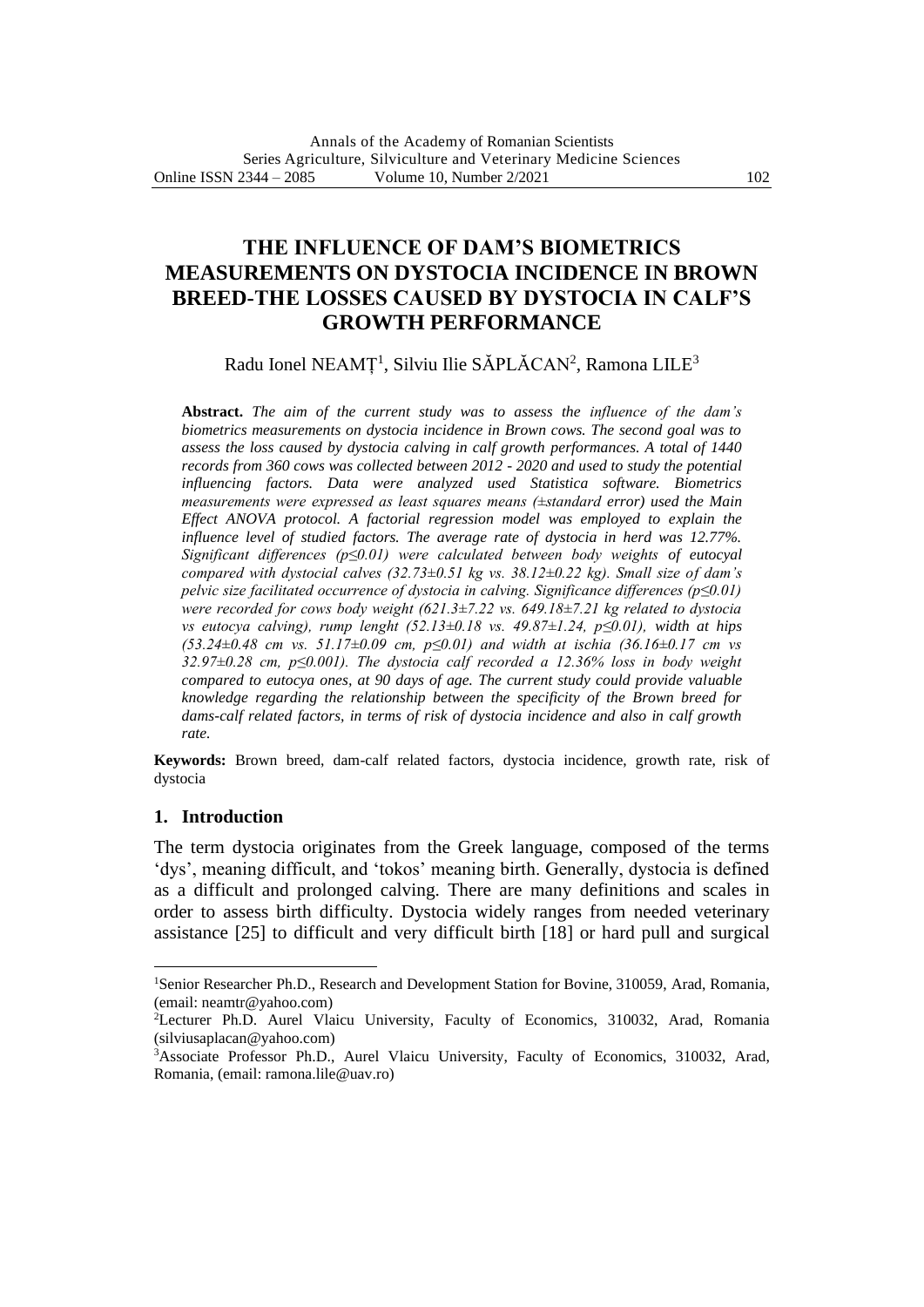intervention [22]. According to the degree of needed assistance, a 5-point scale defined as  $1 =$  unassisted,  $2 =$  slight assistance,  $3 =$  considerable assistance,  $4 =$ considerable force needed and  $5 =$  caesarian, was used by Hossein-Zadeh et al. (2010) to assess birth difficulty [36]. A realistic definition of difficult calving has been offered by Berry D.P. et al. (2007), characterized as "births requiring more attention than usual [5]. Worldwide, the incidence of dystocia range between 2- 22% [3]. Different difficulty degree could affect 10% [2] and up to 50% of calving [28] despite lower percentages recorded in other studies, ranging between 4.1% [41], 3-5% [23] or even 1.9% [55].

There are various factors that could cause dystocia such as genetic, management and environmental related factors [2]. Dystocia risk increased proportionally with calves' birth weight due to a strong and negative correlation between these two parameters [56]. A significant influence in dystocia occurrence is represented by a combo between calves' body weight and dams' pelvic area size, where the latter is involved in parturition. Dams' pelvic area size defines the oversized calves. Dystocia negatively affects the production, reproduction and animal welfare. Difficult calving leads to an increased percentage of death in calves. In this respect, Murray et al. (2015) found that 15.9% of calves died up to weaning and 8.1% of calves died during the parturition or within the first 48 hours [47]. Survival of calves presented a decreased vitality, which induced a lower capacity to perform with significant repercussions on subsequent efficiency, physiology and behaviour. A negative long-term effect was recorded by Henderson et al. (2004) on adult age of calves that experienced dystocia regarding production and reproductive performances [30]. Quantifying the milk production decrease, Bicalho et al. (2007) recorded a 0.8 kg milk/day loss, which was maintained throughout lactation [6] due to a higher genetic correlation (0.23-0.34) according to Eaglen et al. 2013 [16]. The occurrence of dystocia decreases reproductive performances, negatively affecting all related traits. Dystocia led to an increase in number of services, a prolonged voluntary waiting period and, implicitly, a prolonged service period. A study conducted by Tenhagen et al. (2007) highlighted a decreased rate of conception until 200 DIM, thus increasing service period for cows that experienced dystocia [57]. Generally, occurrence of dystocia in farms led to significant losses at all levels. Stillbirths caused by difficult labor accounted for \$125 million/year losses, according to Meyer et al. (2001) [46]. Dystocia accounted for 41% of losses due to production costs, 34% of losses due to reproductive decreased performances costs and 25% of losses due to of morbidity or mortality in herd's costs. Mee (2008) citing Oltenacu et al., (1988) reported that the impact of dystocia reached four times greater costs than its treatment [44]. Numerous attempts have been made in order to decrease incidence of difficult calving and associated mortality in herds. The heritability of dystocia has been studied for a long time now. A moderate coefficient (0.17) was recently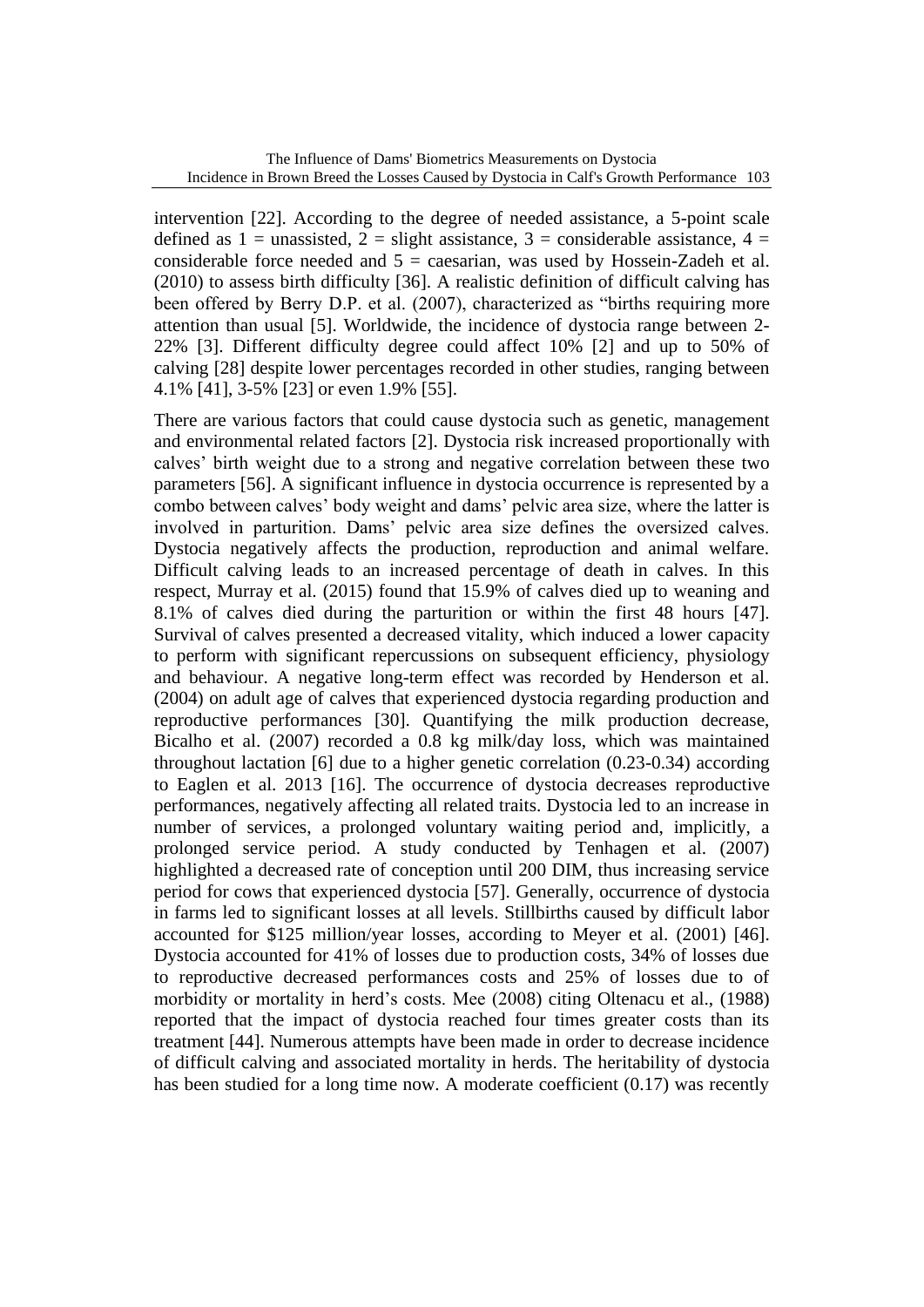calculated by Gabriela Stefani et al. (2021), indicating that dystocia incidence could be partly reduced through selection [54]. An early previous study conducted by Thompson et al., (1984) recorded a moderate-high heritability coefficient (0.24) by regression of dam to daughter [58]. These results were in contradiction with other authors' results [11, 35] which recorded a very low heritability for this trait, ranging from 0.01 to 0.09. In general, heritability of dystocia is considered relatively high, given the significant effects of various non-genetic influential factors [61].

On the other hand, calf-related traits which exert influence on the calving ease are characterized by highly heritability. In this respect, numerous studies were conducted in order to set up values for the heritability coefficients since several decades. Studies aimed to predict the incidence of dystocia have been based prior to selection on the involved calves' related traits such as body dimensions or body weight at birth. These traits proved to be characterized by a high heritability. In this respect, an early study conducted by Price and Wiltbank (1978) [51] found significant heritability for calves' body length (0.35), width at hip (0.42) or body weight (0.28), results also confirmed by Holm et al. (2014) who recorded an even higher heritability (0.44) for calves' body weight [34].

In order to predict the risk of dystocia occurrence, both internal and external pelvimetry constituted a viable attempt, beginning to widely use in the cattle industry [34]. In general, external pelvimetry is an easy and non-invasive way to measure the pelvic area and can be used in practice due to the strong and positive correlations calculated in relation to internal pelvimetry [52]. The pelvimetry was considered as a method of predicting the risk of dystocia all the more so as is responsible for 5-10% of the variation in dystocia [42]. The average pelvis growth rate reaches  $0.27 \text{ cm}^2$  per day up to two years of age and this fixed correction factor can be used to adjust pelvic area based on the age at which measurements are obtained. This value are considered as an adjustment coefficient in order to predict the pelvic area at adult age, based on the next formula:

365 Days Pelvic Area=Actual Pelvic Area (cm2) + [0.27(365-age in days)] [27]

The numerous attempts in order to reduce the incidence of dystocia in the herds have also been based on the high heritability of the pelvic area, which facilities direct selection for this trait. Concerns about the heritability of the pelvic area have long been the subject of intense research in numerous previous studies. In this sense, most studies found a highly heritability range 0.36-0.92 with an average value around 0.61 [13]. By selecting both bulls and heifers for pelvic size, a herd of cows with large pelvic areas could be developed which led to a decreased incidence of difficult calving.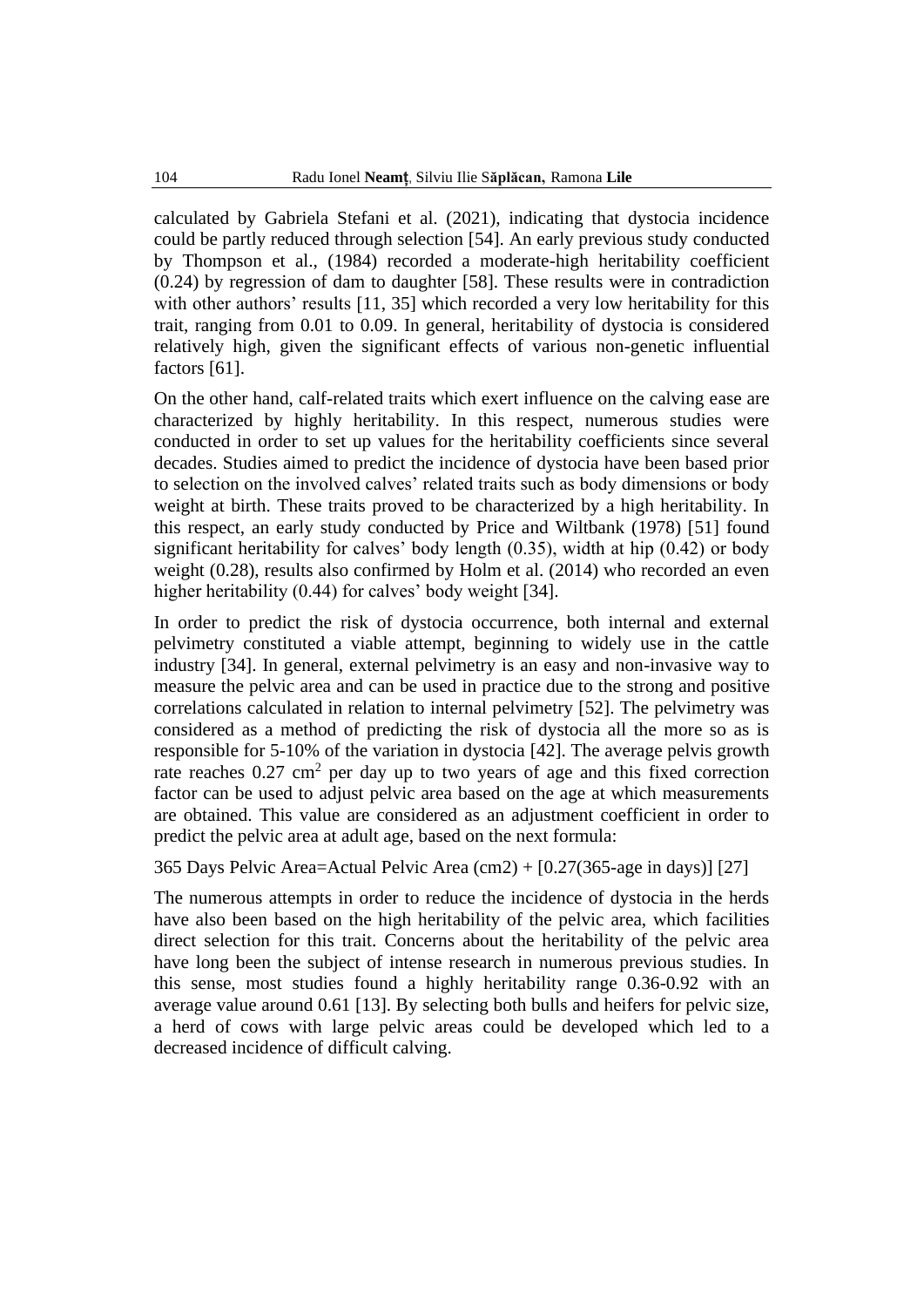Concluding, the pelvimetry could be a tool capable to predict the risk of dystocia occurrence and should be used in order to minimize the incidence and the negative effects of its in herds. Also, heritability of dystocia and calves body measurements should be integrating in breeding programs as an attempt to decrease the incidence of dystocia.

## **2. Materials and Methods**

*Location:* The study was carried out in livestock biobase from Research and Development Station for Bovine Arad, Romania (location: 46° 10' 36" N, 21° 18' 4" E, 107 m altitude, 582 mm annual average rainfall 21°C/-1°C average of temperature corresponding seasons summer/winter). Geographically, the experiments were carried out in the Western Plain of Romania.

*The confinement system:* The confinement system applied in farm is a semiintensive system type characterized by moderate gains rate for the categories of youth (500-750 g/day) and moderate productive values for dairy cows (5,088- 6,200 kg/lactation). Newborn calves are separated from their dams within first 20 minutes after birth, kept in individual pens up to seven days of age, located in space intended of maternity. Between 8-90 days, calves are kept in individual hutch on straw bed with free access to the resting area (1.8 m²/head) and moving area (2.3 m²/head). The administration of dairy diet is made in the first three days with maternal colostrum and the next four days with raw milk from his own dam. From the eighth day, raw milk is administered from collector tank. The administration of dairy diet is made in two daily portions, every 12 hours (6 am and 18 pm). In parallel, starting from the 4th day of life, calves receive water, alfa-alfa hay and concentrated forage administered ad libitum until day 60, after which the access is restricted for concentrated forage. Data regarding the calves' body weight were collected within first hour of age.

All cows were included in the Official Performance and Recording Scheme. Cows were milked twice per day (starting at 5:00 and 17:00) in a "herringbone" milking parlour (2 by 14 units). The milking parlour was equipped with AfiMilk 3.076 A-DU software (Afikim, Israel). Furthermore, all cows were fitted with AfiTag pedometers (Afikim, Israel) for production traits, oestrous and specific diseases detection. Production and milk quality data (milk yield, fat yield and percentage, protein yield and percentage) were collected from the results of the official performance recordings, according to the standardized International Committee for Animal Recording (ICAR) guidelines (2012), and also with the proprietary recording system AfiMilk 3.076 A-DU software (Afikim, Israel). Data regarding reproductive performance, type of calving, calving ease and stillborn were recorded by the stockholders in own recording data set. Data regarding cow's body weight were recorded within the last 72 hours before probable date of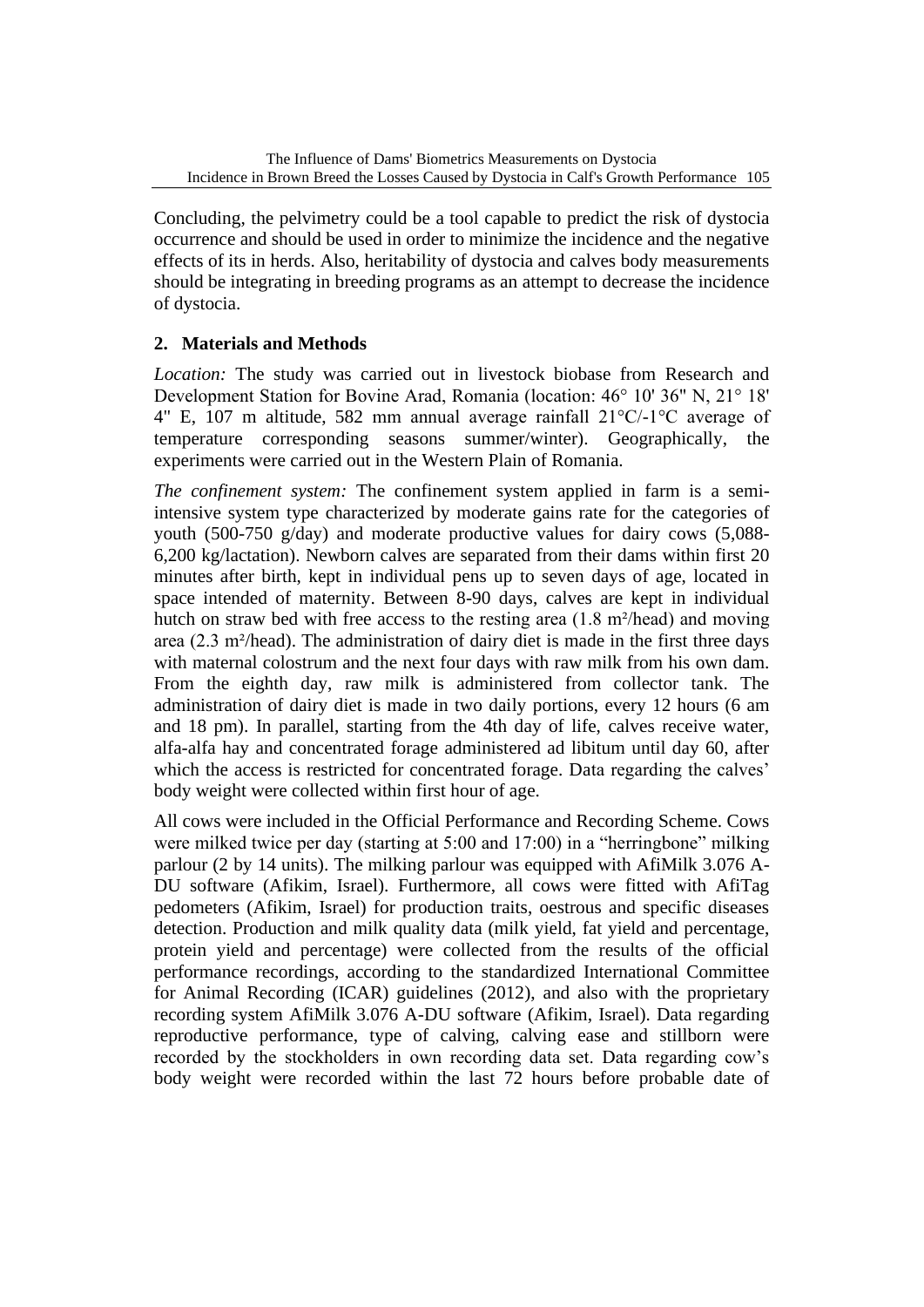calving. Cow's biometric measurements were performed using a compass for external pelvimetry, based on the following lengths, according to Hohnholz et al. (2019) [33].

Table 1. Definitions of dams' external pelvic measurements

| <b>Parameter</b>       | <b>Unit</b> | <b>Definition</b>                                                                                     |
|------------------------|-------------|-------------------------------------------------------------------------------------------------------|
| <b>Rump length</b>     | cm          | Distance between the cranial edge of the tuber coxae and the caudal<br>edge of the tuber is chiadicum |
| Width at the<br>hips   | cm          | Distance between the lateral edges of the tuber coxae                                                 |
| Width at the<br>ischia | cm          | Distance between the lateral edges of the tuber is chiadicum                                          |

Cows included in the current study were managed under a loose system with zero grazing and were between 1st and 4th lactation, with age and parity balanced within the herd. Cows had a space allowance of 9  $m<sup>2</sup>$  in the resting area and free access to shadow, water and feeding zone. They received a daily feed ration made of 15 kg of fresh cut alfalfa, 15 kg of green fodder, 12 kg corn silage, 6 kg of alfalfa hay and 4 kg of concentrates starting from spring until late autumn, and a ration made of 15 kg alfalfa, 25 kg of corn silages, 6 kg of alfalfa hay and 5 kg of concentrates during winter. Cows were fed twice per day and had a feeding space allowance of 70-75 cm/head. They were housed in groups of 70 animals, according to their productivity.

Use of animals and the procedures performed in this study were approved by the Scientific and Ethics Committee of the Research and Development Station for Bovine Arad of the Academy for Agricultural and Forestry Sciences, Decision no. 51 issued on November 11, 2015. Also, the research activities were performed in accordance with the European Union's Directive for animal experimentation (Directive 2010/63/EU).

#### *Data recording:*

A data set of 1,440 recording from 360 lactations collected between 2012 and 2020, was analyzed for estimation of the effects of the calves and dams biometric related traits on incidence of dystocia. Statistical processing and data interpretation process aimed: a) identifying and assessing the influential level of dam's biometric traits on calving ease; b) assessing the influence of studied factors on dystocia incidence. The incidence of dystocia was investigated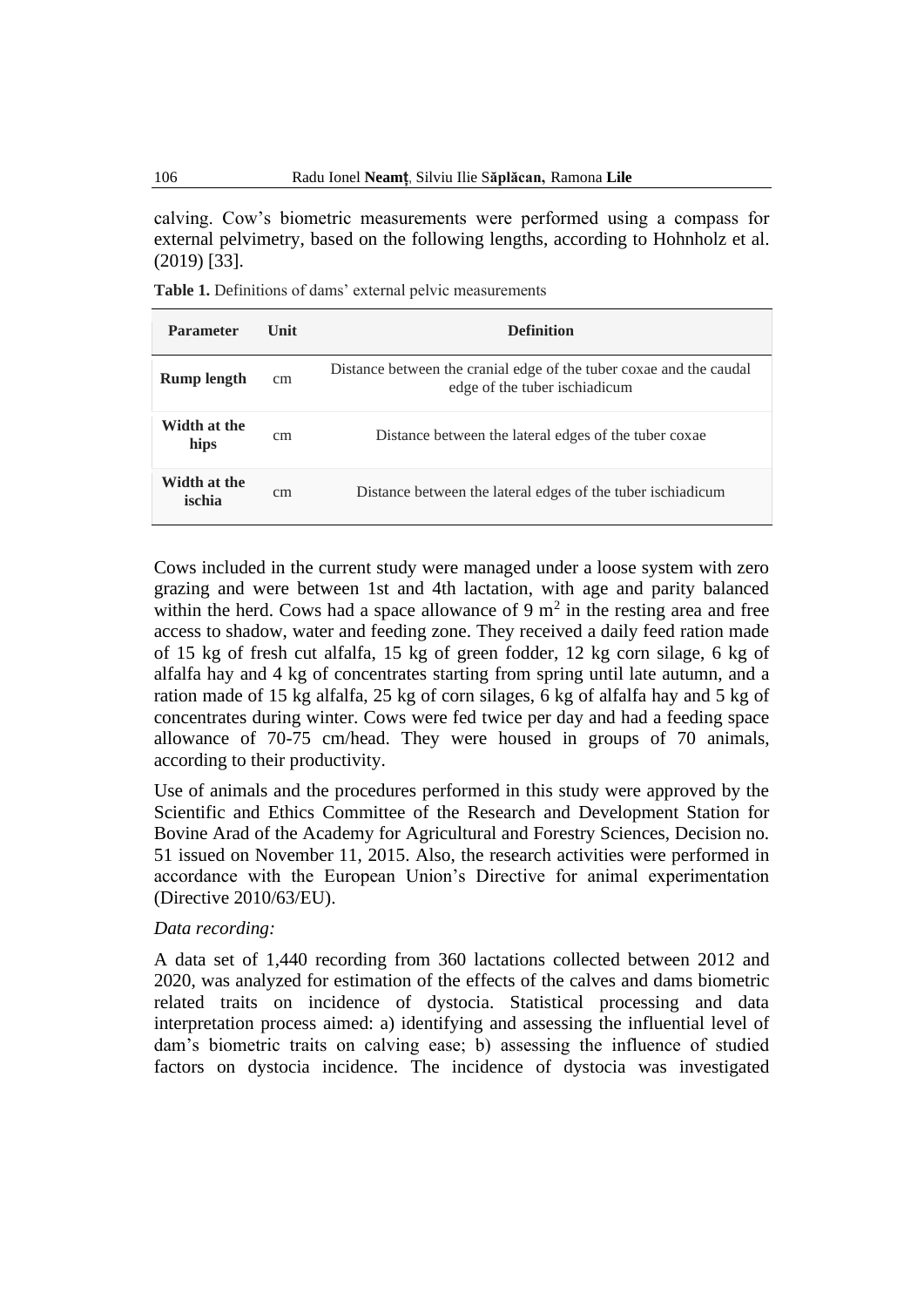according to a) calves' birth weight; b) dams' body weight; c) dams' rump length; d) dams' width at hips and e) dams' width at ischia.

Data were cleaned by eliminating human recording errors (outliers), redundant entries and incomplete observations. Data from cows with abortions or stillborn were discarded. Also, cows with no information for studied traits. Grubbs' test (Grubbs, 1969) was performed in order to detect outliers in a univariate date set that follows an approximately normal distribution [27].

$$
G = \frac{\bar{y} - ymin}{s} \qquad \qquad G = \frac{\bar{y} - ymax}{s}
$$

where:  $\bar{y}$ =sample mean; s=standard deviation; ymin=minimum value; ymax=maximum value (for individuals measurements)

When suspecting more than one outlier, the Tietjen-Moore test was used to identify and reject them (Tietjen and Moore, 1972) [59].

$$
Lk = \frac{\sum_{i=1}^{n-k} (yi - yk)^2}{\sum_{i=1}^{n} (yi - \bar{y})^2}
$$

where: k=exactly k outliers in the data set; n=number of data points sorted from smallest to largest; yi=the ith largest data value;  $\bar{y}$ =mean of the full sample; ȳk=sample mean with largest k point deleted.

The effect of studied factors on calving ease was assessed using a factorial ANOVA protocol. Differences were tested using Tukey test.

$$
DI = CBW_i + DBW_j + RL_k + Wil_l + WIs_m + e_{ijkl},
$$

where: DI is the dystocia incidence; YCBW=effect of calves body weight at birth; DBW=effect of dams body weight at calving; RL= effect of dams rump length; Wh= effect of dams width at hips; WIs= effect of dams width at ischia.

The analyzed data were expressed as least square means and standard error of mean. Incidence of dystocia were recorded according to biometric factors in order to set up "alarm" thresholds for better designing of the optimal prediction of dystocia occurrence risk protocol. All the statistical inferences were carried out using the software package Statistica (StatSoft Inc., Tulsa, OK USA) [31]. Decisions about the acceptance or rejection of statistical hypothesis have been made at the 0.05 level of significance. A factorial regression model was performed in order to evaluate the influence of studied factors on incidence of dystocia.

$$
Y = a + b \dots x \text{ NGf}
$$

where: Y is dystocia incidence percentage and NGf are the non-genetic influential factors included in the study.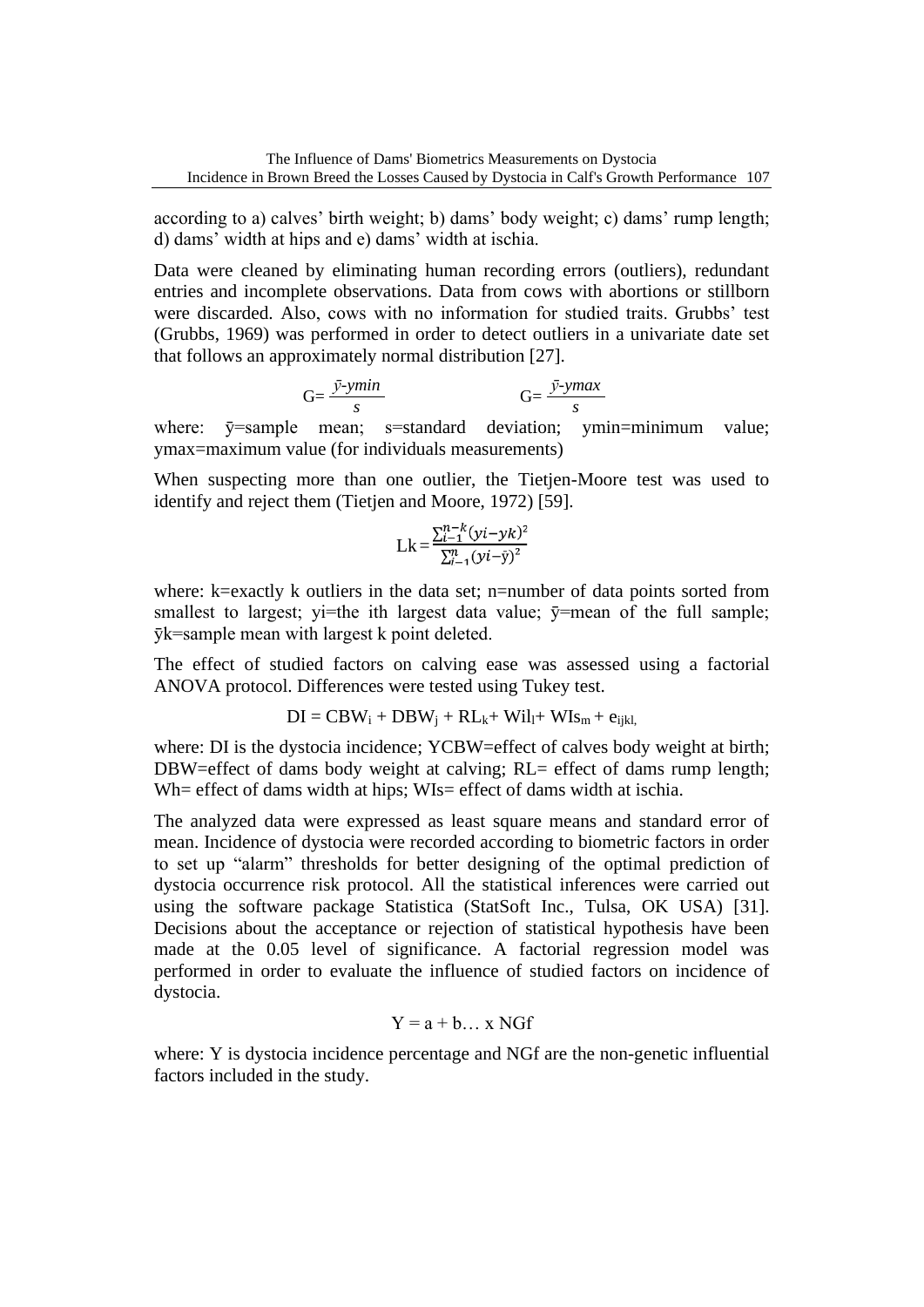To determine the effects of non-genetic factors, the traits of interest would be set up as the dependent variables and the dystocia incidence as an independent variable in the model. To determine how influential factors affect the incidence of dystocia, the opposite is done: the dystocia incidence becomes the dependent variable and the influential factors included in the study are the independent variables of interest.

### **3. Results and discussions**

Analyses of data presented in table 1 showed significant differences between studied parameters due to the influential factors. Analyses regarding the incidence of dystocia in herd, highlighted a share of 12.77% from total registered calving.

Table 2. Least square means ( $\pm$ standard error) for calves' body weight at birth and dams' biometric measurements according to calving ease

| Calving<br>easy | N                | Calves' body<br>weight at birth<br>$\left(\mathbf{kg}\right)$ | Calves' body<br>weight at 90<br>days of age<br>(kg) | Dams' body<br>weight (kg) | Dams' Rump<br>length (cm)     | Dams'<br>Width at<br>hips (cm) | Dams'<br>Width at<br>ischia (cm) |
|-----------------|------------------|---------------------------------------------------------------|-----------------------------------------------------|---------------------------|-------------------------------|--------------------------------|----------------------------------|
| Eutocya         | 314 <sup>a</sup> | $32.73 \pm 0.51$ <sup>a</sup>                                 | $100.53 \pm 1.51$ <sup>a</sup>                      | 649.18±7.21 <sup>a</sup>  | $52.13 \pm 0.18$ <sup>a</sup> | $53.24 \pm 0.48$ <sup>a</sup>  | $36.16 \pm 0.17$                 |
| Dystocia        | 46 <sup>b</sup>  | $38.12 \pm 0.22^b$                                            | $88.46 \pm 0.93^b$                                  | $621.37 \pm 7.22^b$       | $49.87 \pm 1.24^b$            | $51.17 \pm 0.09^{\rm b}$       | $32.97 \pm 0.28$                 |

a,b Column means with different superscripts differ significantly at p≤0.05

Calves body weight at birth presented significance differences ( $p \le 0.01$ , F=9.33) between eutocyal and dystocial calves. Cows with dystocia births proved to be significantly narrower compared to those with eutocyal calving. In this respect, significant differences ( $P \le 0.01$ ,  $F = 18.24$ ) for cows' body measurements were recorded explaining the interaction between cows' body weight, cows' pelvic area and calving ease (Table 2).

Cow body weight was highly correlated with the pelvic area traits (rump length, width at the hips, width at the ischia),  $r=0.2-0.8$ . Size of pelvic area alongside calves' birth weight limits the calving ease with severe impact on new born calves' viability.

Cows body weight according to calving ease, had significant differences ( $p \le 0.01$ , F=6.16) between cows with eutocya vs. those with dystocia calving. Significant differences of 2.26±0.06 (p≤0.01, F=9.23), 2.07±0.39 (p≤0.01, F=8.87) and  $3.19\pm0.27$  (p $\leq$ 0.001, F=6.37) cm were recorded for rump length, width at hips and width at ischia between cows that experienced eutocya compared to those with dystocia.

Calves growth performance was significant influenced by calving ease. A 12.36% loss was recorded according to this particularly parameter.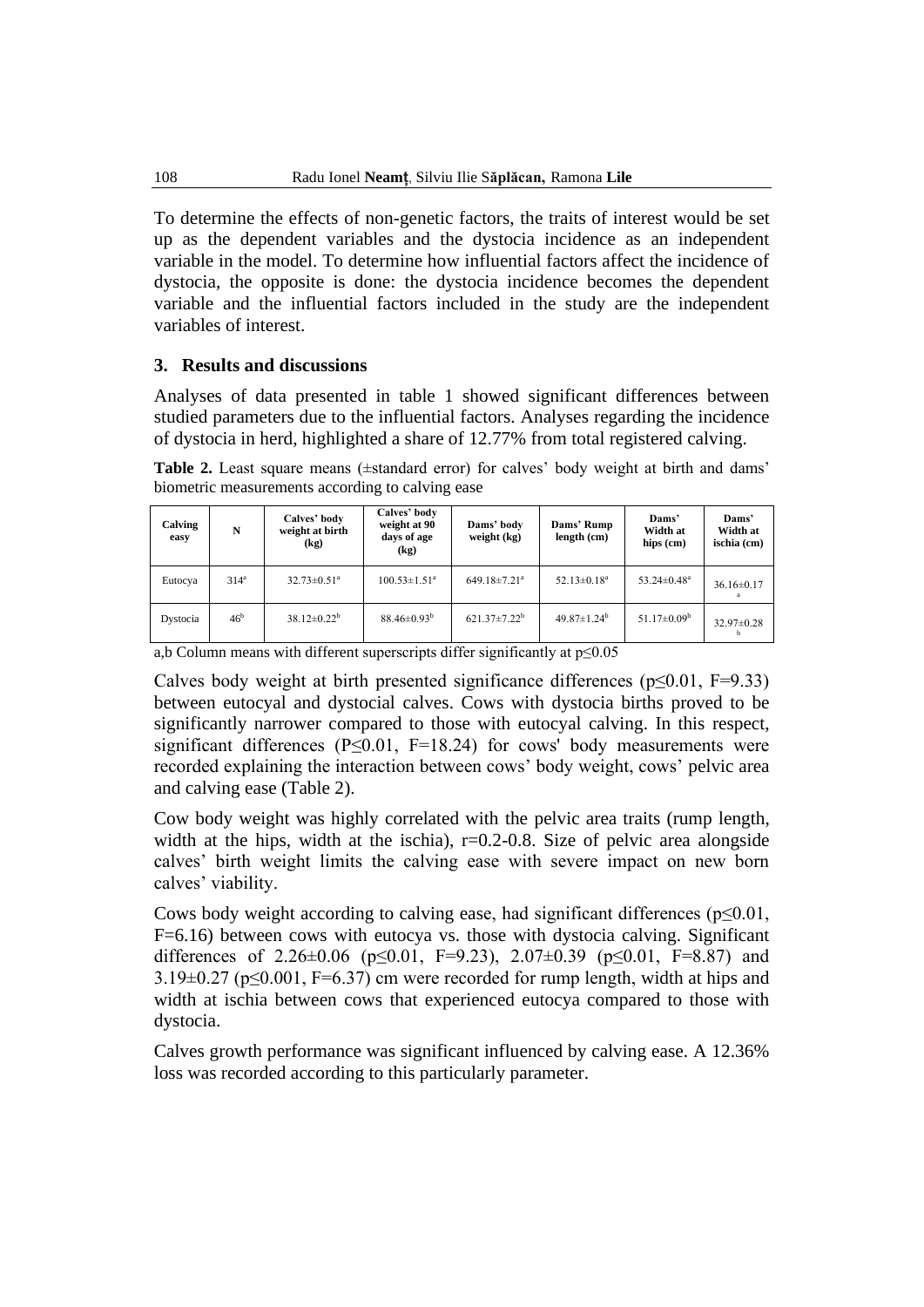| <b>Influential factors</b>    | $\mathbf{b}^*$ | Std. Err. Of $b^*$       | t test     | P values |
|-------------------------------|----------------|--------------------------|------------|----------|
| Intercept                     | -              | $\overline{\phantom{a}}$ | 0.56022    | 0.051578 |
| Calves body weight at birth   | 0.034          | 0.011                    | $-2.46520$ | 0.0234   |
| Calves body weight at 90 days | 0,012          | 0.014                    | $-3.1244$  | 0,001    |
| Dams body weight at calving   | 0.094          | 0.021                    | 0.045604   | 0.03486  |
| Dams' Rump length (cm)        | 0.062          | 0.017                    | 0.05265    | 0.03957  |
| Dams' Width at hips           | $-0.051$       | 0.08                     | $-0.05813$ | 0.019800 |
| Dams' Width at ischia         | $-0.0013$      | 0.014                    | 6.12091    | 0.00002  |

**Table 3.** Regression model for estimate of variables effects on calving ease

The factorial regression model of the factors influencing the calving ease highlighted a significant interaction (P<0.01), r=0.40865347. The validity of the test was confirmed by the  $F=11.427$ . The factorial regression model has shown that calving ease was significantly influenced by the calf birth weight ( $p \le 0.01$ ), dam's body weight (p≤0. 01), rump length (p≤0. 01), width at the hips (p≤0. 01) and most especially by the width at Ischia (p0. 001).

Difficult calving significant and negative influenced the calf's growth performances in 0-90 days of age interval. Significant differences (p≤0.001) were recorded in this respect related to calves body weights at 90 days of age  $(100.53\pm1.51 \text{ vs. } 88.46\pm0.93 \text{ kg}$  for eutocya and dystocia calving).

**Table 4.** Least square means (±standard error) for calves' body weight at birth and 90 days of age according to calving ease

| Parameters      | Calf's body weight at birth (kg) | Calf's body weight at 90 days of age (kg) |
|-----------------|----------------------------------|-------------------------------------------|
| Eutocya calves  | $32.73 \pm 0.51$ <sup>a</sup>    | $100.53 \pm 1.51$ <sup>a</sup>            |
| Distocya calves | $38.12\pm0.22^b$                 | $88.46 \pm 0.93^b$                        |

a,b Column means with different superscripts differ significantly at p≤0.05

## *Dystocia incidence:*

Dystocia causes huge loss in farms. It cannot be predicted, but the incidence can be reduced by management measures if the influential factors are identified. That could be realize through ensuring a comfortable calving area, provide optimal assistance at calving and most importantly, through selection of sires and cows for calving ease (based on an adequate pelvic size), which never been done before in this industry. The calving alongside to the weaning constitutes one of the major stressor on cows' biorhythm. There are vary internal and external influential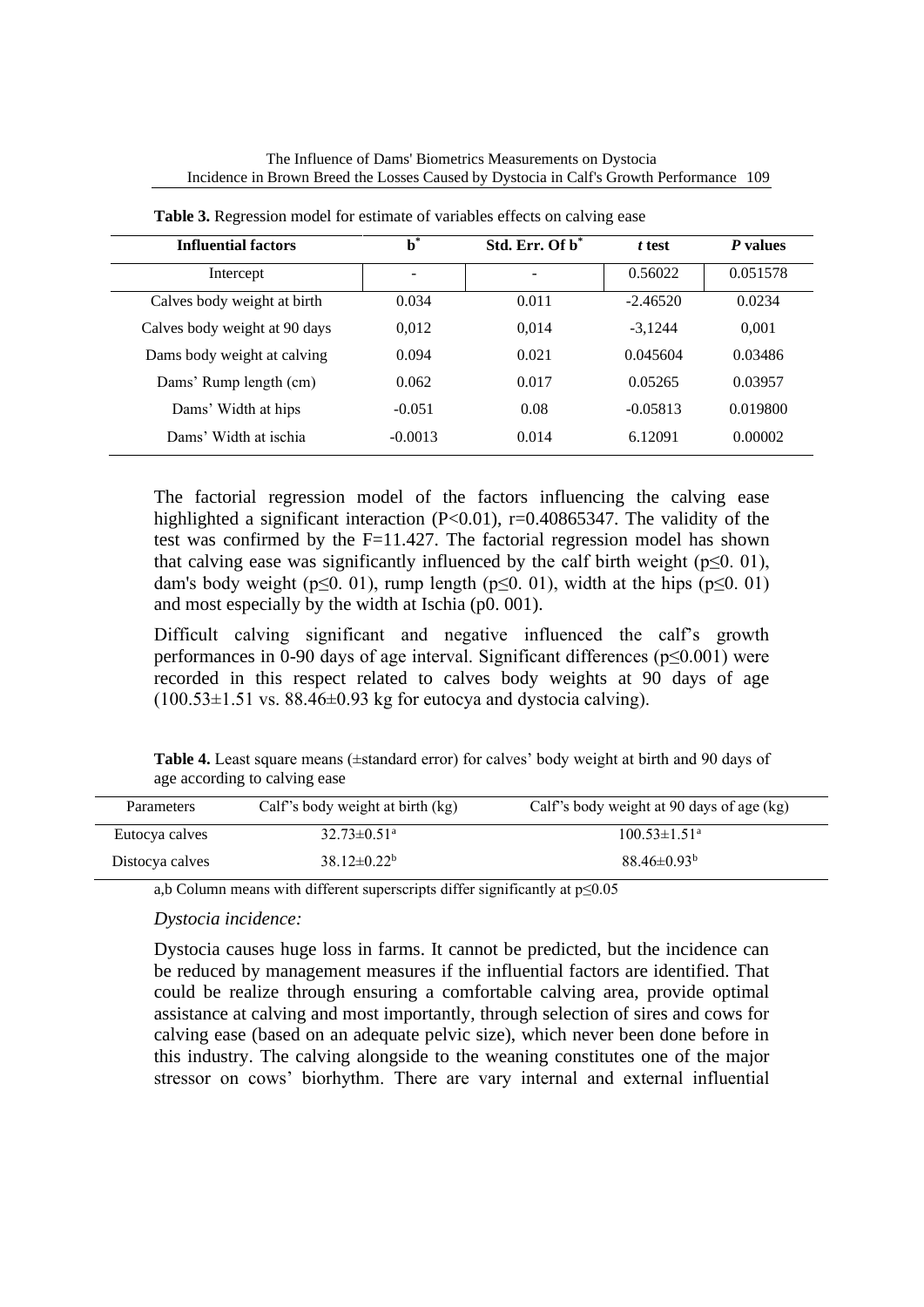factors that could transform the physiological birth into a disturbing element of both dam and calf welfare condition due to occurrence of difficulty in calving process. The inclusion of vary categories of factors in a case study, may determine their involvement related to difficult degree of calving but it does not allow obtaining an exhaustive result in this sense due to dilution of outcomes. The current study aimed analysis of the biometric factors with impact on dystocia incidence in order to establish the effect of the pelvic area on its occurrence. The current incidence of dystocia reached 12.77% in herd. At the first sight this value is in accordance with others results founded worldwide. There are few studies aimed the tendency of dystocia incidence but all of these recognize an increasing trend in all breeds and crossbred [7, 11].

Generally, a higher incidence was observed in dairy compared to beef breed. This statement was proved over the time. In this respect, Hohnholz et al. (2019) [33] found a 3.4% incidence in beef cows which is consistent with an incidence of 5.6% associated to Italian beef breed and recorded by De Amicis et al. (2018) [12] while Steinbock (2006) [55], Hansen et al. (2004) [28] or Mc Clintock (2004) [41] found a slightly increased incidence in Swedisk, Danisk and Australian Jersey crossbreed with Holstein due to "Holsteinization process". Concluding, an increased proportion of Holstein genes lead to an increased incidence of dystocia, according to numerous studies performed in this sense [13]. Not at least, Mee J.F. et al. (2011) found a huge proportion of needed assistance calving (28-40%) out of 5-9.3% severe dystocia in Holstein [43]. Manual correction could be performed in more than 95% difficult calving, reducing both calves (up to 25%) and dams (up to 11%) mortality [12] compared to those unassisted dystocia calving which tend to increase mortality to over 37% [39]. The incidence of dystocia in primiparous was quantified to be 10-50 % whereas in multiparous the incidence of dystocia ranged between 4-30% [1, 60]. Also, Grohn et al. (1990) reported that the risk of dystocia increased with increasing parity [26]. Conversely, Yildiz H. et al. (2011) found no significant differences related to dystocia incidence according to parity [65].

A customized assessment of dystocia incidence can be developed for each farm depending by the concrete factors that characterize the environment, the general management, the available resources, and especially the individuality of the animals rearing.

#### *Calves' body weight at birth*

Calves' growth is largely controlled by various and numerous factors. Body weight at birth (BWB) is strongly correlated with the foetal growth rate, being an important factor in the survivability, performance efficiency and welfare condition of both calves and dams, the latter based most often on calving ease. The main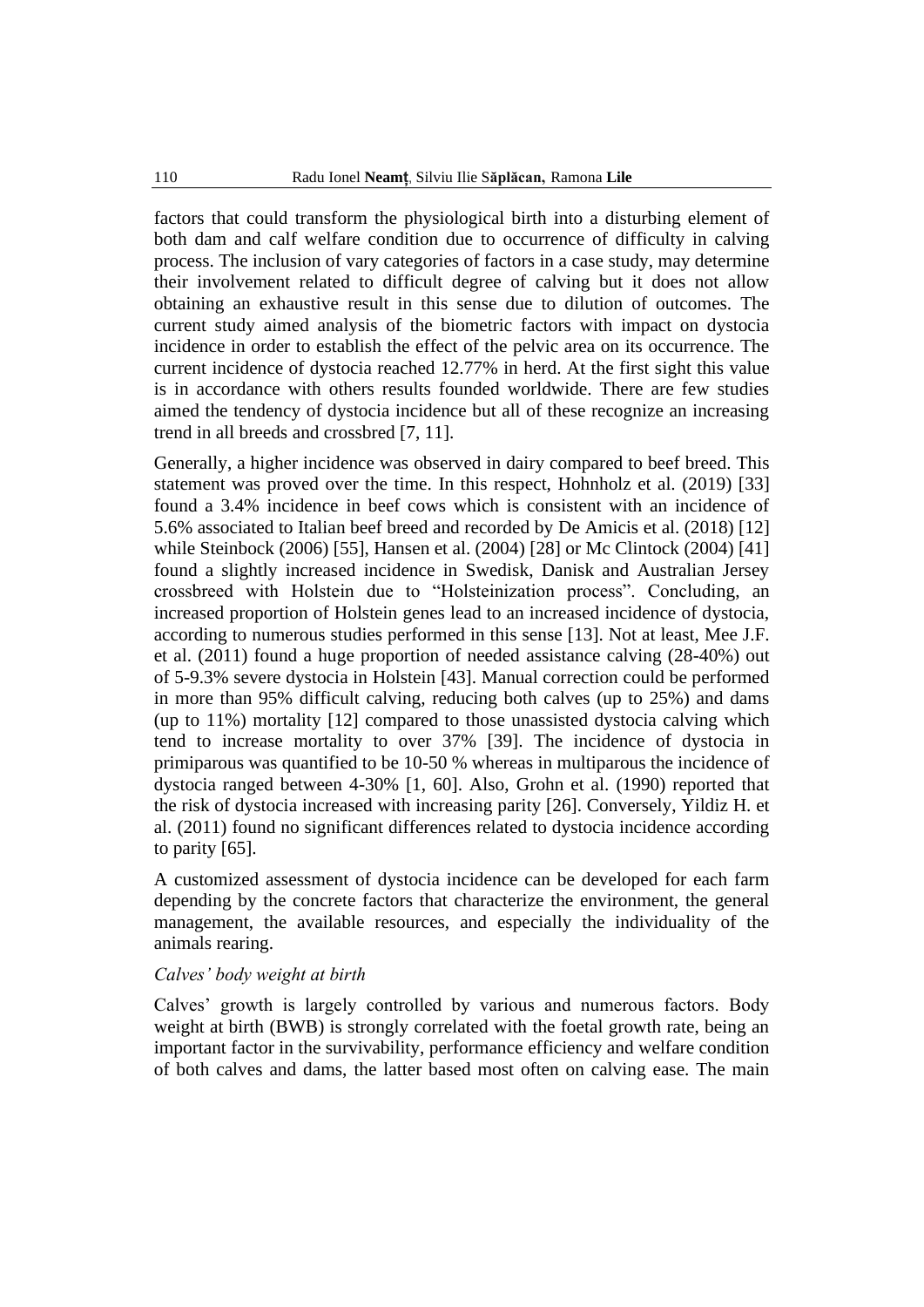influential factor in calving ease still remains the foetal-maternal disproportion, especially in primiparous dams. Such disproportion leads to a higher pre- or intrapartum mortality, within 48 hours after calving [33]. Calves' body weight is strongly influenced by genetic factors such as breed and also by non-genetic influential factors such as year or season of calving, dam's parity, calves sex, feeding management in late gestation, as well as by twinning. Calves' body weight at birth is a significant influential factor in calving ease. Increase of body weight at birth with 1 kg could increase the risk of dystocia by up to 0.23% [48].

Conversely, Johanson and Berger (2003) recorded that for 1 kg increased body weight there was a 13% increase in risk of dystocia [37]. Also, in the same study, an increased risk of dystocia ranging between 2.1-9.6% was associated to an increase in body weight ranging between 29-52 kg. Similar results were recorded by Berry et al (2007), who estimated a 15% increased risk of difficult calving for calves' body weight at birth ranging between 20-50 kg [5]. Conversely, Eckterkamp et al. (1999, 2007) found no significant difference regarding the calves' body weight at birth in eutocious or dystocious calving [19, 20]. A possible explanation could be the direct correlation between the surface of the pelvic area and calving ease. In this case, the width at the ischia plays a major role in calving. The calf's body weight at birth doesn't seem to be the limiting factor related to calving ease. The strong correlation between the calf's body weight at birth and width at ischia seems to be the limiting factor.

The current research found a significant difference related to calves' body weight at birth according to gender, males being heavier on average than females. These results are in accordance with the previous findings of Dkahal K. et al. (2013) and Kwanghyun C. et al. (2021) [14, 9].

In addition, calves' body weight at birth proved to be significantly influenced by different factors. Olson et al. (2009) and found significant differences according to twinning, also a 3.86 higher risk of dystocia in twinning [50]. The season of calving could influence the calves' body weight at birth. The results are inconsistent in this sense in previous studies. Wells et al. (1996) found higher body weight at birth for calves delivered in winter, implying a higher risk of dystocia [63]. Similar results were recorded by Cho et al. (2021) [9].

Generally, body weight at birth is higher in winter due to the confinement system and the weather, which does not allow access to pasture in order to facilitate energy consumption as it is redirected to the foetal development and feeding system which does not include the green forage but only high nutritional density feeds. Related to this issue, the previous results obtained proved to be consistent in this respect [43, 56]. Different body weight at birth observations were recorded according to dams' breed and under crossbreeding effects, inducing different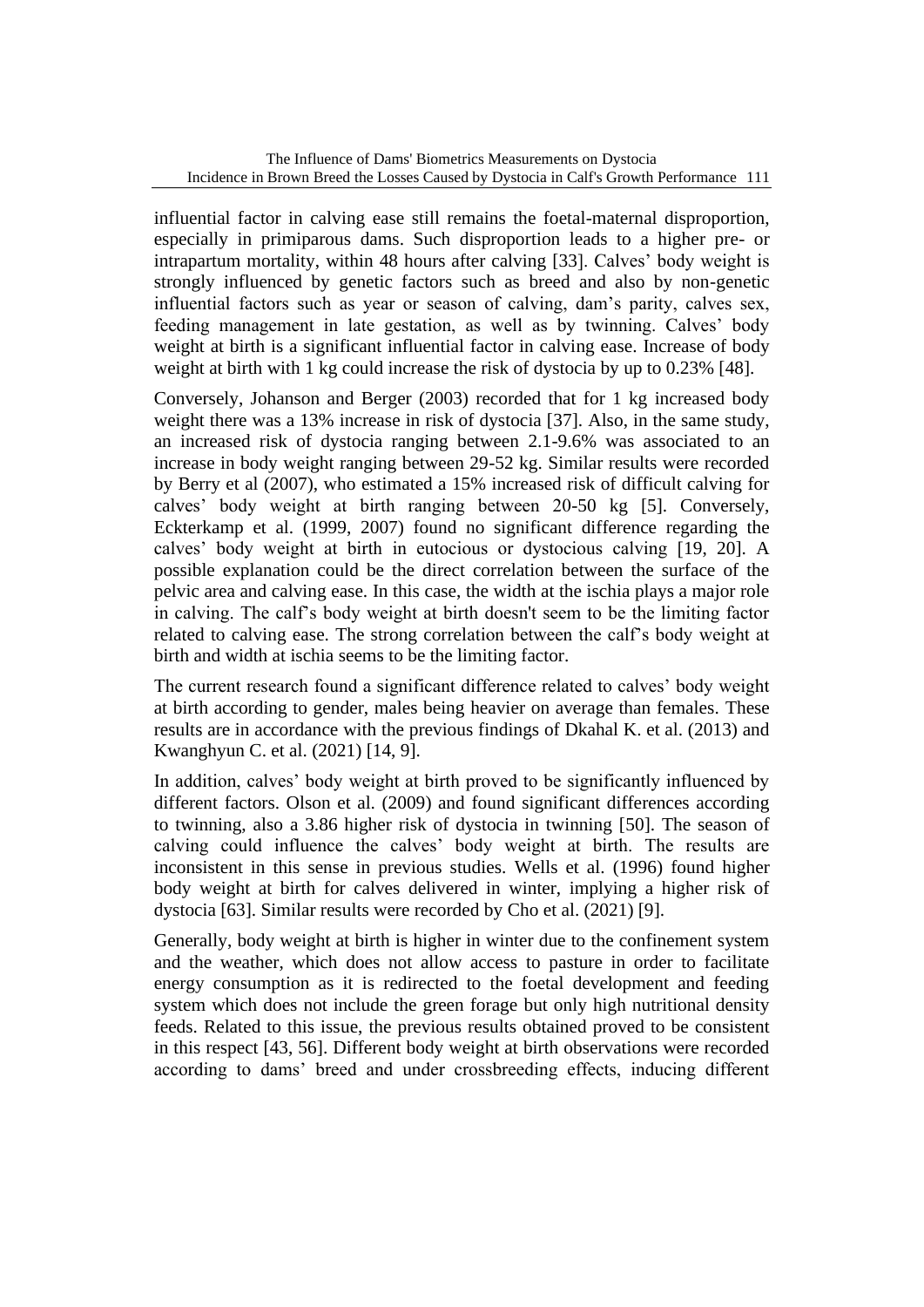incidence of difficult calving. In this sense, Olson et al. (2009) recorded heavier calves in Holstein compared to Jersey or in Jersey x Holstein compared to Holstein x Jersey [50].

#### *Dam's pelvic area*

Significant differences were associated with dam's body measurements according to calving ease. Generally, a higher incidence of dystocia was recorded for dams with lower body weight and lower surface of pelvic area. Our findings were in accordance with those recorded in a study conducted by Bures et al. (2008), which found larger measurements for dam's body weight and pelvic dimensions in eutocya compared to dystocia in cows [7]. Dam's body weight did not directly affect calving ease but it is a pretty good indicator for the risk of dystocia due to a strong correlation with the pelvic area  $(R=0.8)$  [24]. A higher impact exerts dystocia in dam's body weight after calving [5]. However, studies conducted over the years have shown that a higher dam's body weight could significantly reduce the risk of dystocia occurrence [32, 45].

The pelvic area proved to be a limitative factor in calving ease. Even if it only has the capacity to increase up to 10-15% at the calving, its original size still remains a tool for predicting the risk of dystocious calving [45]. In this respect, a greater area generally leads to an easier calving. Johanson and Berger (2003) recorded a decreased incidence of dystocia of up to 11% due to an increased pelvic area by 1  $dm<sup>2</sup>$  [37]. The association between the pelvic area and the calf's body weight at birth proved to be the combination with the maximum impact on calving ease. Numerous studies aimed the ratio between these two factors, proving that the pelvic area alone determines only 10% of dystocia phenotypic variance [49].

#### *Losses caused by dystocia calving*

In the current research, a significant impact of calving ease was recorded related to calves' viability. The eutocious calving allows setting up a metabolic and physiological balance that facilitates phenotypic outsourcing of hereditary dowry in terms of growth performances. From this point of view, significant differences related to calf's body weight at 90 days of age were recorded. Previous results are inconsistent. As such, several studies found no significant effects of dystocia in growth processes [4, 8, 29, 40]. Other studies found opposing results [15, 64]. A possible cause could be the fact that the calves from dystocious births die during the first days after calving. Also, some studies considered that moderate dystocia has no long-term effects on animal performances. Conversely, there are numerous studies that have found otherwise [17].

In our study, a long-term effect of dystocia was recorded in terms of body weight at 90 days of age, the losses reaching 12.36%. Increasing losses and delays in terms of body weight are based on a decreased calf's viability. Generally,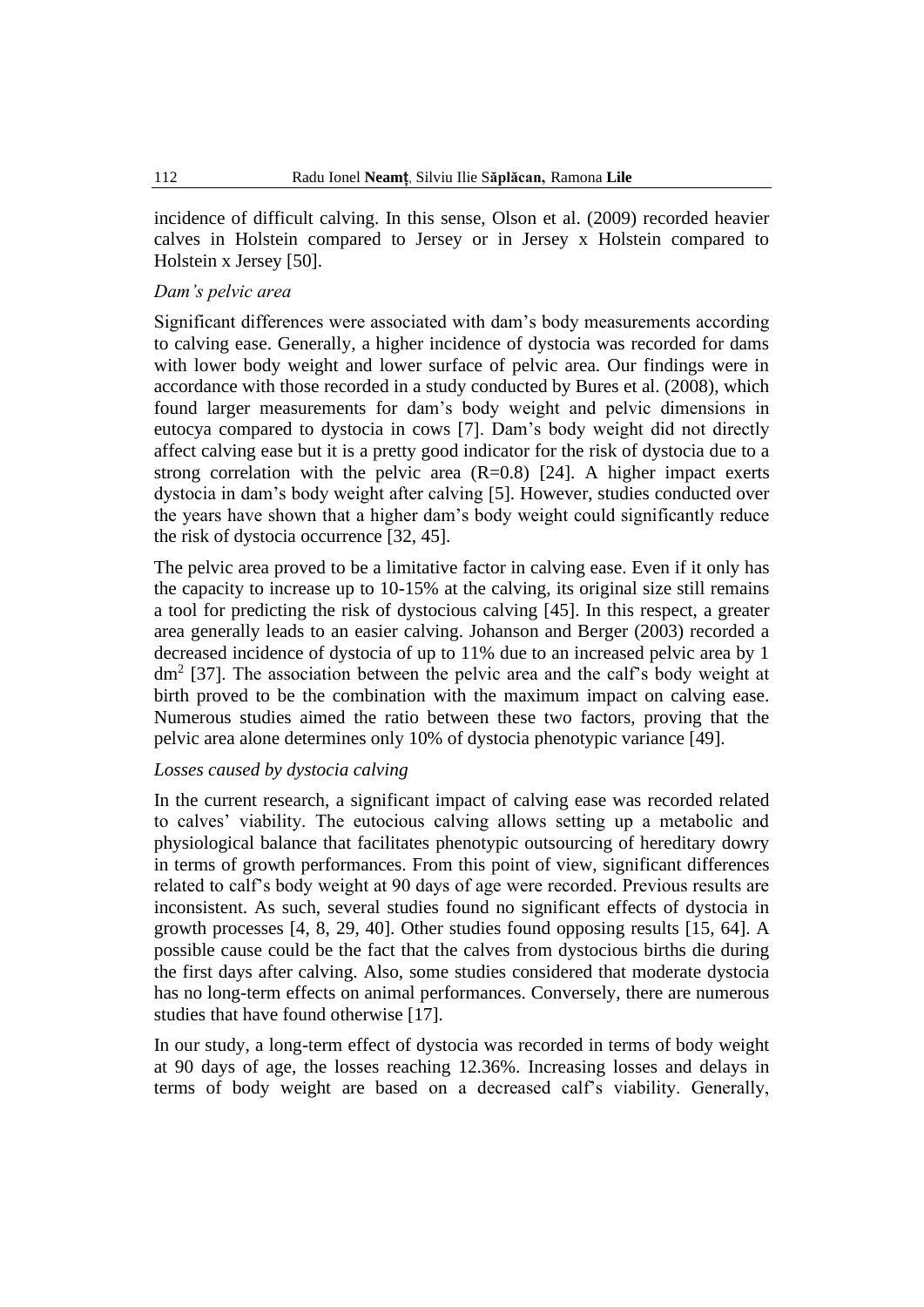dystocious calving induces a higher cortisol level which reflects a response of hypothalamic-adrenal axis in order to prepare and allow adaptation to a new extrauterine environment [10]. Also, calves that experienced a difficult calving recorded lower levels of immunoglobulin intake and its passive transfer (50% cases compared to 20% in eutocya). A failure in passive transfer leads to a decreased protection against specific diseases [62].

Severe dystocia could lead to a hypoxic state in calves with negative effects in immunoglobulin absorption. Lower immunoglobulin absorption was generally considered as an effect of lower vigor of calves and it is often associated to a significant delay in colostrum consumption and lower amount of colostrum intake. In conclusion, lower viability in dystocia calves could lead to a negative expression of performance.

## **Conclusions**

(1) The current research highlights connections between calving ease and some influential factors thereof.

(2) Also, the effects of dystocia calving in calf's performances up to weaning. Calves welfare condition could be assessed based on their performance. In this sense the calf's welfare condition is directly influenced by the calving ease.

(3) The higher calf's body weight at birth influenced negatively calving ease.

(4) The dimensions of pelvic area are influential factors on calving ease especially the ratio between calf's size and dam's measurements.

(5) Ensuring good management practices in calving could be a viable solution in obtaining viable calves which perform efficiently.

## **Acknowledgements**

The present study was supported by a self-funded grant of SCDCB Arad through the project 5173/2021.

# **R E F E R E N C E S**

- [1] Abera, D., Management of dystocia cases in the cattle A review, Journal of Reproduction and Infertility, vol. 8, no. 1, pp. 1-9, (2017).
- [2] Atashi, H., Abdolmohammadi, A., Dadpasand, M., Asaadi, A. Prevalence, Risk Factors and Consequent Effect of Dystocia in Holstein Dairy Cows in Iran, Asian-Australas J. Anim. Sci. vol. 25, no 4, pp. 447–451, (2012).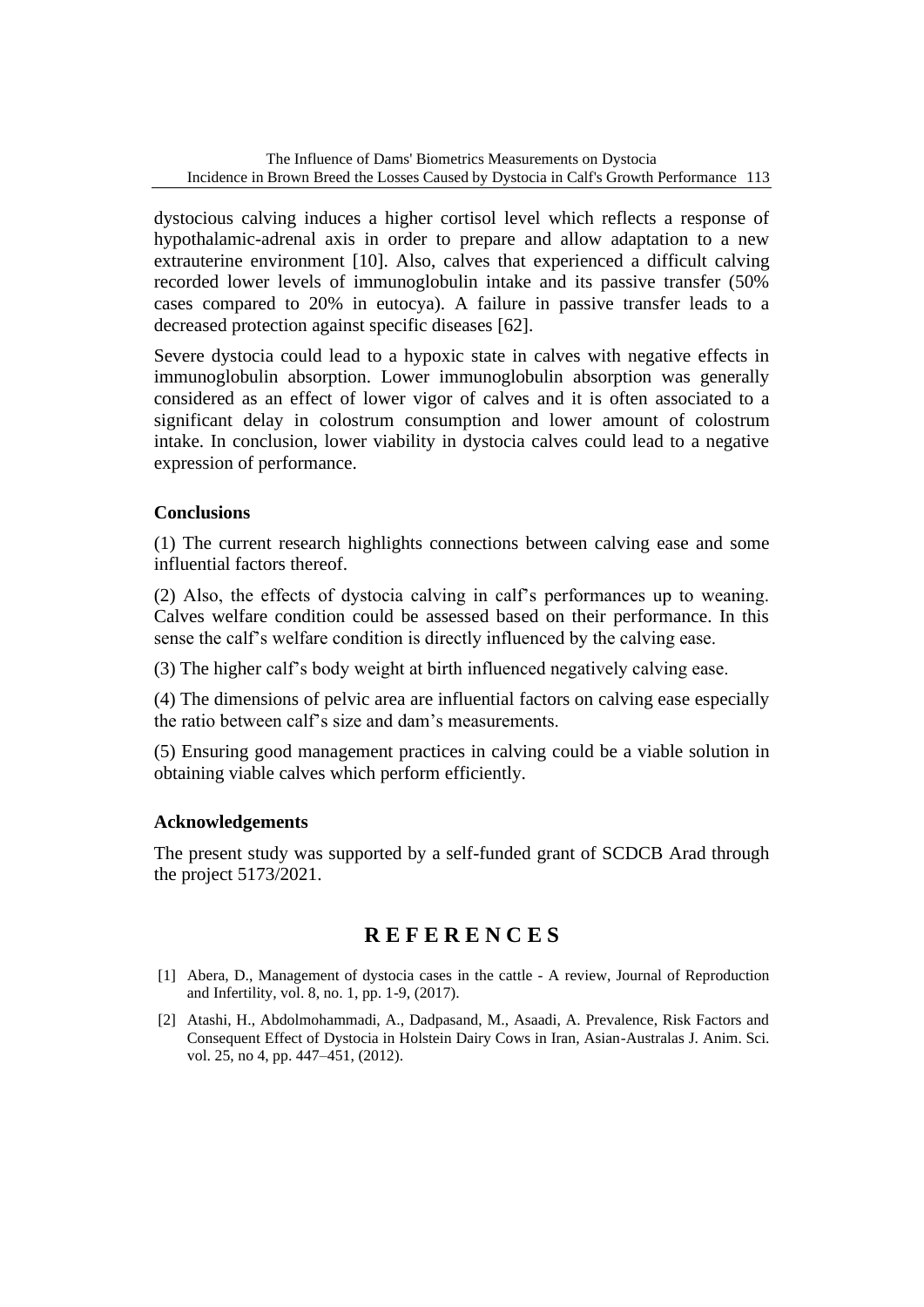- [3] Barrier, A.C., Haskell, M.J., Birch, S., Bagnall, A., Bell, D.J., Dickinson, J., Macrae, A.I., Dwyer, C.M. The impact of dystocia on dairy calf health, welfare, performance and survival, The Veterinary Journal, vol. 195, no. 1, pp. 86-90, (2013).
- [4] Barrier, A.C., Haskell, M.J., Dwyer, C.M., Dystocial dairy calves: Condemned to poor welfare? Proceedings of the 5th WAFL Conference, Guelph, Canada, pp. 64, (2011).
- [5] Berry, D.P., Lee, J.M., Macdonald, K.A., Roche, J.R. Body Condition Score and Body Weight Effects on Dystocia and Stillbirths and Consequent Effects on Post calving Performance, Journal of Dairy Science, vol. 90, no. 9, pp. 4201-4211, (2007).
- [6] Bicalho, R.C., Galvao, K.N., Cheong, S.H., Gilbert, R.O., Warnick, L.D., Guard, C.L. Effect of stillbirths on dam survival and reproduction performance in Holstein dairy cows, J. Dairy Sci. vol. 90, pp. 2797–2803, (2007).
- [7] Bureš, D., Bartoň, L., Zahrádková, R., Teslík, V., Fiedlerová, M. Calving difficulty as related to body weights and measurements of cows and calves in a herd of Gascon breed, Czech J. Anim. Sci., vol. 53, no. 5, pp. 187-194, (2008).
- [8] Carnier, P, Albera, A, Dal Zotto, R., Groen, A.F., Bona, M., Bittante, G., Genetic parameters for direct and maternal calving ability over parities in Piedmontese cattle, J. Anim. Sci. vol. 78, pp. 2532–2539, (2000).
- [9] Cho, K., Song, Y., Yeo, J.-M., Park, J.-K., Kim, D.-W., Roh, S.-H., Seong, P., Lee, W.-Y. Analysis of seasonal effect on Korean native cattle (Hanwoo) birth weight, J. Anim. Sci. Technol., vol. 63, no. 4, pp. 759-765, (2021).
- [10] Civelek, T., Celik, H.A., Avci, G., Cingi, C.C., Effects of dystocia on plasma cortisol and cholesterol levels in Holstein heifers and their newborn calves. Bulletin of the Veterinary Institute in Pulawy, vol. 52, pp. 649–654, (2008).
- [11] Cole, J.B., Null, D.J., Tsuruta, S., Use of a threshold animal model to estimate calving ease and stillbirth (co) variance components for US Holsteins, J. Anim. Sci., vol. 94 (supplement 5), pp. 186–187, (2016).
- [12] De Amicis, I, Veronesi, M.C., Robbe, D., Gloria, A., Carluccio, A., Prevalence, causes, resolution and consequences of bovine dystocia in Italy, Theriogenology, vol. 107, pp. 104- 108, Feb., (2018).
- [13] Deutscher, G.H., Pelvic measurements for reducing calving difficulty, Neb Guide, G87-839- A, Cooperative Extension, University of Nebraska-Lincoln, (1991).
- [14] Dhakal, K., Maltecca, C., Cassady, J.P., Baloche, G., Williams, C.M., Washburn, S.P., Calf birth weight, gestation length, calving ease, and neonatal calf mortality in Holstein, Jersey and crossbred cows in a pasture system, J. Dairy Sci., vol. 96, no. 1, pp. 690-698, (2013).
- [15] Donovan, G.A., Dohoo, I.R., Montgomery, D.M., Bennett, F.L., Calf and disease factors affecting growth in female Holstein calves in Florida, USA. Preventive Veterinary Medicine, vol. 33, pp. 1–10, (1998).
- [16] Eaglen, S.A.E., Coffey, M.P., Woolliams, J.A., Wall, E., Direct and maternal genetic relationships between calving ease, gestation length, milk production, fertility, type, and lifespan of Holstein-Friesian primiparous cows. J. Dairy Sci. vol. 96, no. 6, pp. 4015–4025, (2013).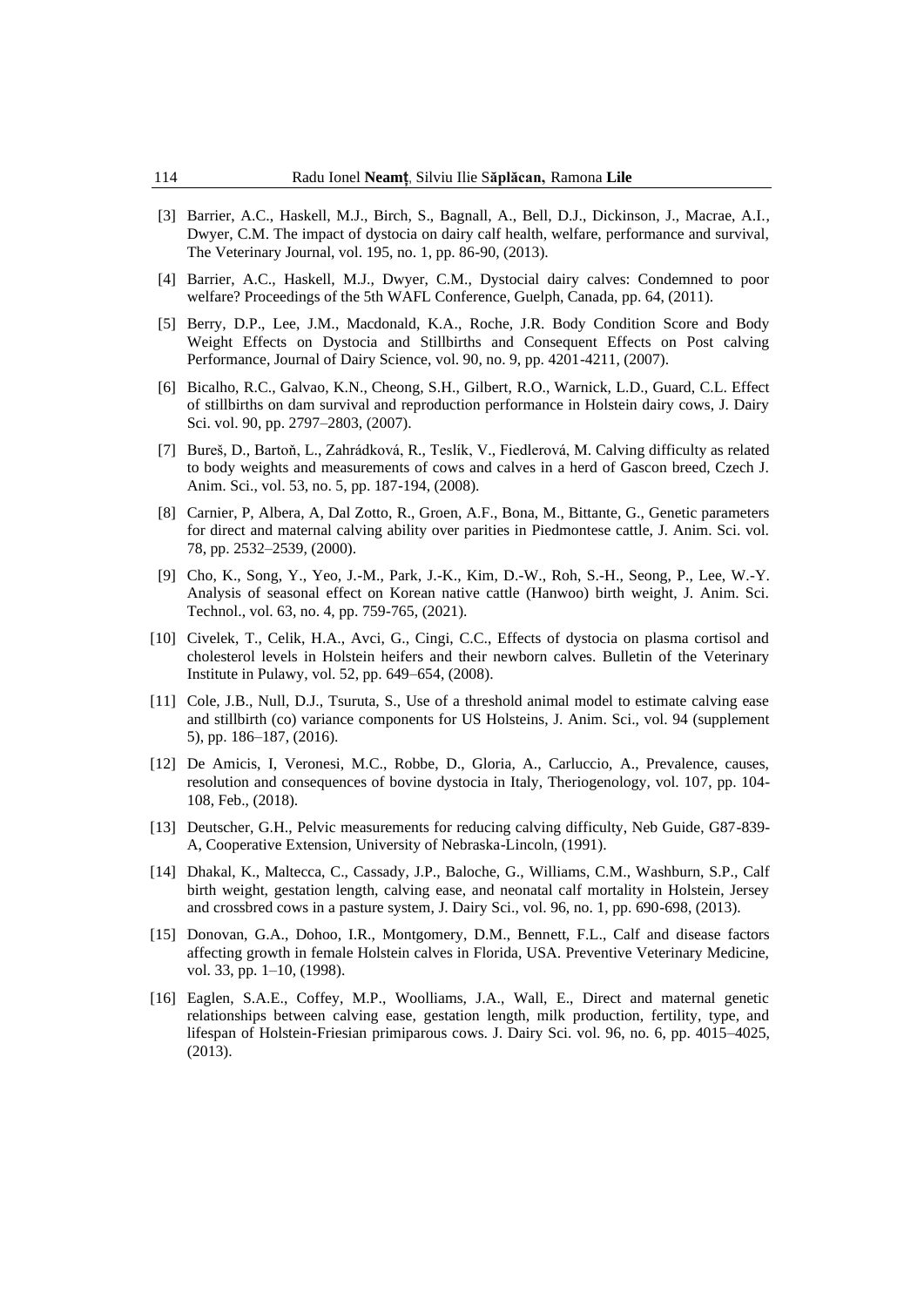- [17] Eaglen, S.A.E., Coffey, M.P., Woolliams, J.A., Mrode, R., Wall, E., Phenotypic effects of calving ease on the subsequent fertility and milk production of dam and calf in UK Holstein-Friesian heifers. Journal of Dairy Science, vol. 94, pp. 5413–5423, (2011).
- [18] Eaglen, S., Bijma, P. Genetic parameters of direct and maternal effects for calving ease in Dutch Holstein-Friesian cattle, J. Dairy Sci. vol. 92, pp. 2229-2237, (2009).
- [19] Echternkamp, S.E., Thallman, R.M., Cushman, R.A., Allan, M.F., Gregory, K.E., Increased calf production in cattle selected for twin ovulations, J. Anim .Sci. vol. 85, pp. 3239–3258, (2007).
- [20] Echternkamp, S.E., Gregory, K.E., Effects of twinning on gestation length, retained placenta, and dystocia. J Anim Sci vol. 77, pp. 39–47, (1999).
- [21] Fatehi, J., Jamrozik, J., Schaeffer, L.R., Phenotypic and genetic trends in Canadian Holstein female reproductive traits, Abst. Book 8th World Congress Genetics Appl. to Liv. Prod., Brazil, Abst. Vol. 1-56, pp. 21, (2006).
- [22] Fourichon, C., Beaudeau, B. F., Seegers, H. Incidence of health disorders in dairy farming systems in western France. Liv. Prod. Sci. vol. 68, pp. 157-170, (2001).
- [23] Frame, N. Management of dystocia in cattle. BVA In Practice, vol. 28, no. 8, pp. 470 476, (2006).
- [24] Gaines, J.D., Peschel, D., Kauffman, R.G., Schaefer, D.M., Badtram, G., Kumi-Diaka, J., Clayton, M.K., Milliken, G., Pelvic growth, calf birth weight and dystocia in Holstein × Hereford heifers, Theriogenology, vol. 40, pp. 33–41, (1993).
- [25] Gevrekci, Y., Chang, Y.M., Kizilkaya, K., Gianiola, D., Weigel, K.A., Akbas, Y. Bayesian inference for calving ease and stillbirth in Holsteins using a bivariate threshold sire-maternal grandsire model, Abst. Book 8th World Congress on Genetics Appl. to Liv. Prod. Brazil, Abst. Vol. 1-26, pp. 11, (2006).
- [26] Grohn, Y.T., Erb, H.N., McCulloch, C.E., Salonieni H.S., Epidemiology of reproductive disorders in dairy cattle-Associations among host characteristics disease and production, Preventive Veterinary Medicine, vol. 8, no. 1, pp. 25-39, (1990).
- [27] Grubbs, F., Procedures for Detecting Outlying Observations in Samples, Technometrics, vol. 11, no. 1, pp. 1-21, (1969).
- [28] Hansen, M., Misztal, I., Lund, M.S., Pedersen, J., Christensen, L.G., Undesired phenotypic and genetic trend for stillbirth in Danish Holsteins, Journal of Dairy Science, vol. 87, pp. 1477–1486, (2004).
- [29] Heinrichs, A.J., Heinrichs, B.S., Harel, O., Rogers, G.W., Place, N.T., A prospective study of calf factors affecting age, body size, and body condition score at first calving of Holstein dairy heifers, Journal of Dairy Science, vol. 88, pp. 2828– 2835, (2005).
- [30] Henderson, L., Miglior, F., Sewalem, A., Kelton, D., Robinson, A., Leslie, K.E., Estimation of genetic parameters for measures of calf survival in a population of Holstein heifer calves from a heifer-raising facility in New York State, Journal of Dairy Science, vol. 94, pp. 461– 470, (2004).
- [31] Hill, T., Lewicki, P., Statistics: Methods and Applications, Stat Soft, Tulsa, OK, USA, (2007).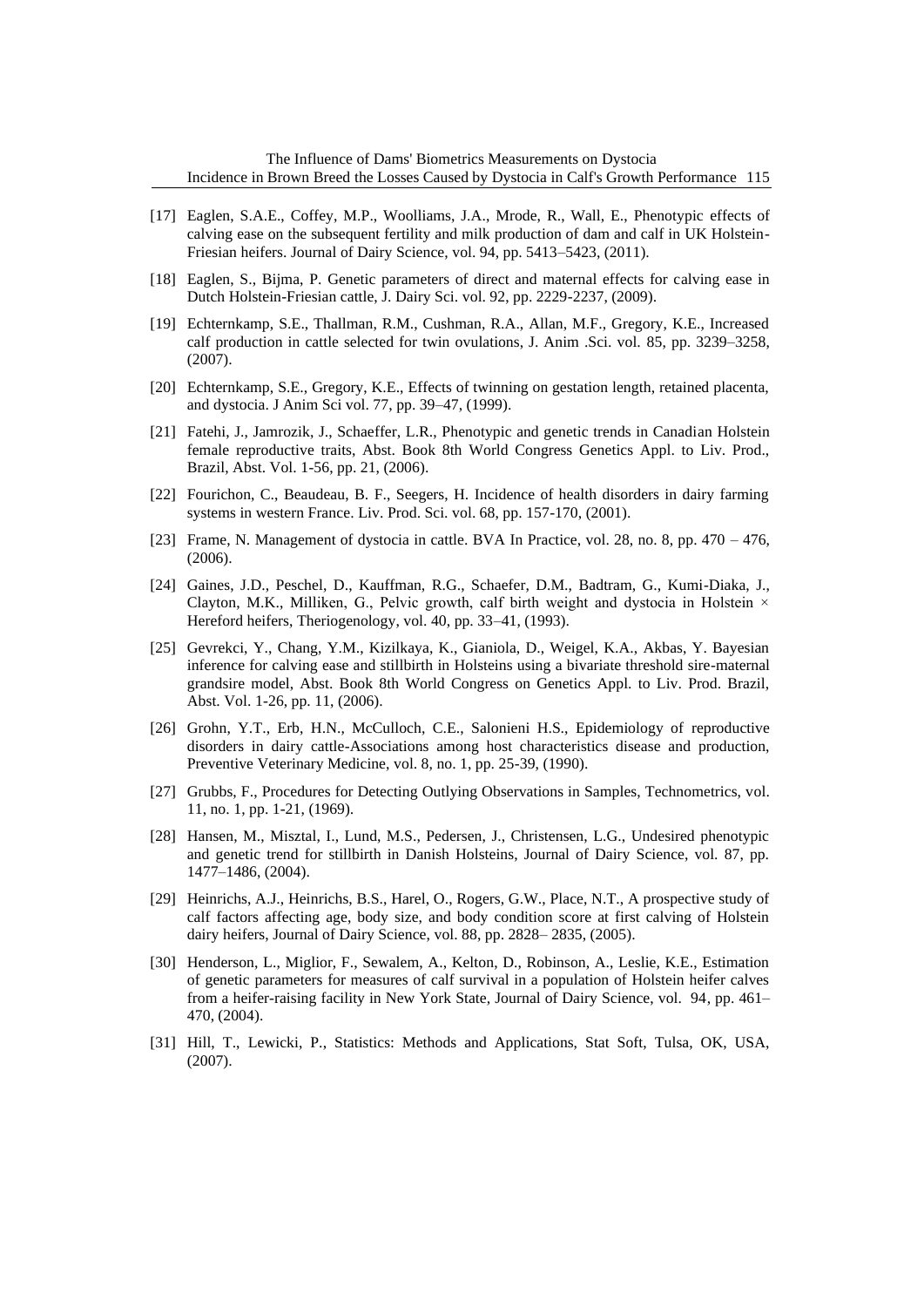- [32] Hoffman, P.C., Funk, D.A., Applied dynamics of dairy replacement growth and management, J. Dairy Sci., vol. 75, pp. 2504– 2516., (1992).
- [33] Hohnholz, T., Volkmann, N., Gillandt, K., Waßmuth, R., Kemper, N., Risk Factors for Dystocia and Perinatal Mortality in Extensively Kept Angus Suckler Cows in Germany. Agriculture, vol. 9, pp. 85, (2019).
- [34] Holm, D.E., Webb, E.C., Thompson, P.N., A new application of pelvis area data as culling tool to aid in the management of dystocia in heifers, J. Anim. Sci., vol. 92, pp. 2296–2303, (2014).
- [35] Hossein Salimi, M, Hossein-Zadeh, N.G., Shadparvar, A.A., Eghbal, A.R., Genetic evaluation of dystocia and its relationship with productive and reproductive traits in Holstein cows, Rev. Colomb. Cienc. Pecu, vol. 30, no. 2, pp. 126–137, (2017).
- [36] Hossein-Zadeh, N., Nejati-Javaremi, A., Miraei Ashtiani, S.R., Kohram, H. Bioeconomic evaluation of the use of sexed semen at different conception rates and herd sizes in Holstein populations. Anim Reprod Sci, vol. 121, pp 17-23, (2010).
- [37] Johanson, J.M., Philip, B., Birth Weight as a Predictor of Calving Ease and Perinatal Mortality in Holstein Cattle. Journal of Dairy Science, vol. 86, no. 11, pp. 3745-55, (2003).
- [38] Knob, D.A., Moro Alessio, D.R., Neto, A.T., Mozzaquatro, F.D. Reproductive performance and survival of Holstein and Holstein × Simmental crossbred cows, Tropical Animal Health and Production, vol. 48, no. 7, pp. 1409-1413, (2016).
- [39] Lombard, J.E., Garry, F.B., Tomlinson, S.M., Garber, L.P., Impacts of dystocia on health and survival of dairy calves, J. Dairy Sci., vol. 90, pp. 1751-1760, (2007).
- [40] Lundborg, G.K., Oltenacu, P.A., Maizon, D.O., Svensson, E.C., Liberg, P.G.A., Dam-related effects on heart girth at birth, morbidity and growth rate from birth to 90 days of age in Swedish dairy calves. Preventive Veterinary Medicine, vol. 60, pp. 175–190, (2003).
- [41] McClintock, S.E., A genetic evaluation of dystocia in Australian Holstein–Friesian cattle. Ph.D., University of Melbourne, (2004).
- [42] Mee, J., Prevalence and risk factors for dystocia in dairy cattle With emphasis on confinement systems. WCDS Adv. Dairy Technol, vol. 24, pp. 113–125, (2012).
- [43] Mee, J.F., Berry, D.P., Cromie, A.R. Risk factors for calving assistance and dystocia in pasture-based Holstein-Friesian heifers and cows in Ireland, Vet. J. vol. 187, no. 2, pp. 189- 94, Feb, (2011).
- [44] Mee, J.F., Prevalence and risk factors for dystocia in dairy cattle: A review, The Veterinary Journal vol. 176 pp. 93–101, (2008).
- [45] Meijering, A., Dystocia and stillbirth in cattle a review of causes, relations and implications, Livest. Prod. Sci., vol. 11, pp. 143-177, (1984).
- [46] Meyer, C.L., Berger, P.J., Koehler, K.L., Thompson, J.R., Sattler, C.G.Phenotypic trends in incidence of stillbirth for Holsteins in the United States, J. Dairy Sci., vol. 84, pp. 515–523, (2001).
- [47] Murray, C.F., Veira, D.M., Nadalin, A.L., Haines, D.M., Jackson, M.L., Pearl, D.L., Leslie, K.E., The effect of dystocia on physiological and behavioral characteristics related to vitality and passive transfer of immunoglobulins in newborn Holstein calves. Can. J. Vet. Res. Vol. 79, no. 2, pp. 109-119, April, (2015).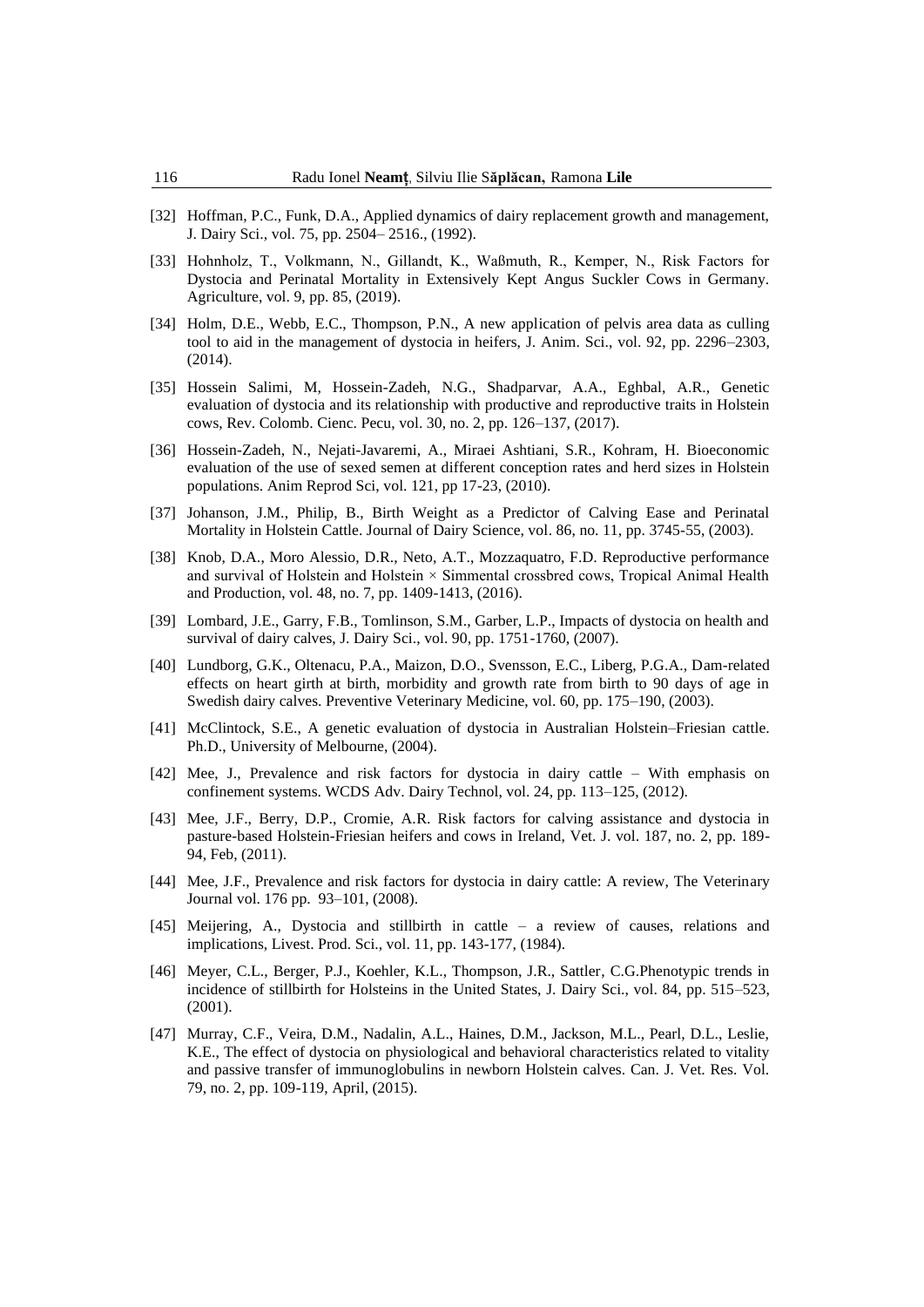- [48] Nix, J.M., Spitzer, J.C., Grimes, L.W., Burns, L.G., Plyler, B.B. A retrospective analysis of factors contributing to calf mortality and dystocia in beef cattle, Theriogenology, vol. 49, no. 8, pp. 1515-1523, (1998).
- [49] Noakes, D.E., Guest editorial: dystocia in cattle, Vet. J. vol. 153, pp. 123-124, (1997).
- [50] Olson, K.M., Cassell, B.G., McAllister, A.L., Washburn, S.P. Dystocia, stillbirth, gestation length, and birth weight in Holstein, Jersey, and reciprocal crosses from a planned experiment, J. Dairy Sci., vol. 92, no. 12, pp. 6167-6175, (2009).
- [51] Price, T.D., Wiltbank, J.N. Predicting dystocia in heifers, Theriogenology, vol. 9, pp. 221– 249, (1978).
- [52] Silva, R.L.S., Oliveira, W.D.C., Biagiotti, D., Ferreira, D.J.B.C. Pelvimetry of multiparous Nellore cows in the cycling and early puerperal stages, Animal Morphophysiology Pesq. Vet. Bras. Vol. 39, no. 5, pp. 348-354, (2019).
- [53] Smith, J.W. Correlation of pelvic shape and birth weight EPDs in reducing dystocia in beef cattle, Mastes of Science Thesis-University of Tennesse, pp 13, (2005).
- [54] Stefani, G., Brandão Aquaroli, D., Gonçalves, J.B., Júniorn, C., Santana Júnior, M.L., Tonhati, H., Sesana, R.C., El Faro, L. Genetic parameters for dystocia, milk yield and age at first calving in Brazilian Holstein cows, Journal of Applied Animal Research, vol. 49, no. 1, pp 1-5, (2021).
- [55] Steinbock, L., Comparative analysis on genetics of stillbirth and calving difficulty in Swedish dairy cattle breeds. Licentiate thesis. Swedish University of Agricultural Sciences, Uppsala. Pp. 22, (2006).
- [56] Steinbock, L., Näsholm, A., Berglund, B., Johansson, K., Philipsson, J., Genetic Effects on Stillbirth and Calving Difficulty in Swedish Holsteins at First and Second Calving, J. Dairy Sci., vol. 86, pp. 2228–2235, (2003).
- [57] Tenhagen, B.A., Helmbold, A., Heuwieser, W., Effect of various degrees of dystocia in dairy cattle on calf viability, milk production, fertility and culling, J. Vet. Med. A Physiol. Pathol. Clin. Med. vol. 54, pp. 98–102, (2007).
- [58] Thompson, J.R., Rege, J.E.O. Influences of Dam on Calving Difficulty and Early Calf Mortality, Journal of Dairy Science, vol. 67, no. 4, pp. 847-853, (1984).
- [59] Tietjen, G.L., Moore, R.H., Some Grubbs-Type Statistics for the Detection of Outliers, Technometrics, vol. 14, no. 3, pp. 583-597, (1972).
- [60] Uzmay, C., Kayo, J., Ayyilmaz, T., Analysis of risk factors for dystocia in a Turkish Holstein herd, Journal of Animal and Veterinary Advances, vol. 9, no. 20, pp. 2571-2577, (2010).
- [61] Vanderick, S., Gillon, A., Glorieux, G., Mayeres, P., Mota, R.R., Gengler, N., Usefulness of multi-breed models in genetic evaluation of direct and maternal calving ease in Holstein and Belgian Blue Walloon purebreds and crossbreds, Livest Sci. vol. 198, pp. 129-137, (2017).
- [62] Waldner, C.L., Rosengren, L., Factors associated with serum immunoglobulin G levels in beef calves from Alberta and Saskatchewan and associations between passive transfer and health outcomes, Canadian Veterinary Journal, vol. 50, pp. 275–283, (2009).
- [63] Wells, S.J., Dargatz, D.A., Ott, S.L., Factors associated with mortality to 21 days of life in dairy heifers in the United States, Prev. Vet. Med., vol. 29, pp. 9–19, (1996).